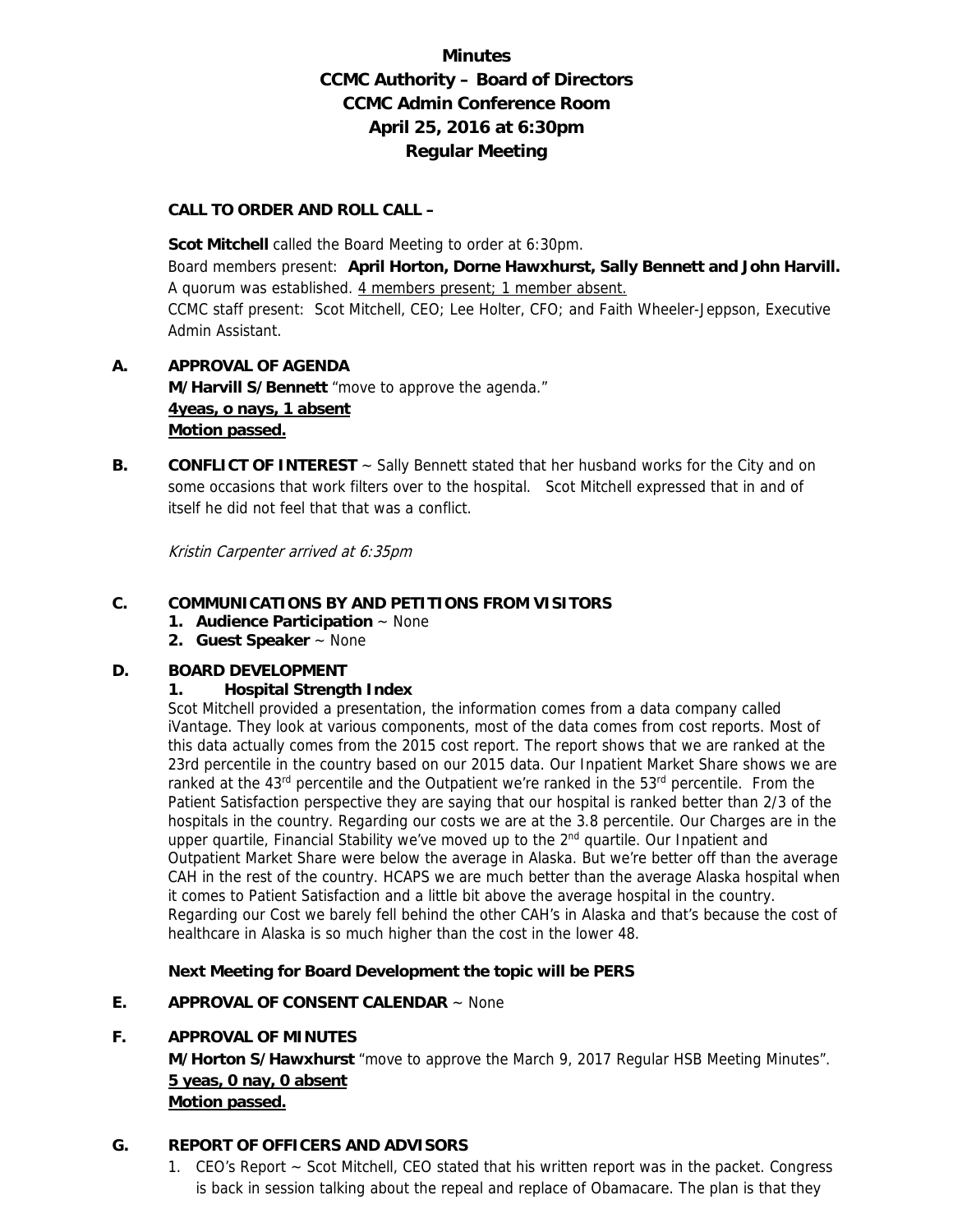will vote on that this week. We have received notice today that our USAC grant (internet and telephone) is being cut by 7.5%. At a future meeting we're going to have to look at how to change our Radiology Department, which is computerized to a digital Radiology system by the end of September this year or we will have reduced reimbursement from Medicare. The cost of this CMS requirement will be approximately \$90,000. CCMC will be fully participating in the upcoming Terrorism Drill.

The Board requested a summary of the surveys and other regulatory events and their cycles that the organization is required to adhere to.

- 2. Finance Report ~ Lee Holter read a brief statement clarifying information provided at the last board meeting regarding Quality measures. The Financial Reports for February and March were presented. The ADC (Average Daily Census) is 3.8 for this year, most of our increase in income can be attributed to the Swing Bed which is \$564,000 over budget and \$442,000 over the prior year revenue. Deductions, and contractual allowances are up this year. Total Revenue is up \$373,000 over budget. Expenses in Wages and Benefits are below what we budgeted for. Our Professional Services is \$209,000 lower this year compared to last year.
- 3. Medical Director Report ~ Dr. Blackadar's Medical Director's Report was in the packet, some highlights from his report were that the Admits probably won't get much better than they were last year as we're not sending away a lot of people, we're admitting them. Clinic Visits are up. Dr. Blackadar requested that we increase clinic services by advertising those services better.
- 4. Nursing Report ~ Helen McGaw, Interim CNO is not able to be here to tonight, her written report is in the packet.

## **H. CORRESPONDENCE** ~ None

#### **I. ACTION ITEMS**

1. Election of Officers

**M/Bennett S/Harvill** "I move to approve Kristin Carpenter as President, April Horton as Vice-President and Dorne Hawxhurst as Secretary of the CCMC Authority Board of Directors."

## **5 yeas, 0 nays, 0 absent**

## **Motion passed.**

#### 2. Update CCMC Check Signers

**M/Hawxhurst S/Harvill** "I move to approve the Resolution of the CCMC Authority Board of Directors designating the representatives authorized for signing checks, non-check payroll tax payment, and cash transfers for Cordova Community Medical Center."

#### **5 yeas, 0 nays, 0 absent Motion passed.**

#### 3. 340B Retail Pharmacy

**M/Harvill S/Horton** "I move to approve the establishment of a 340B/Retail Pharmacy at CCMC, and authorize the expenditure of funds, as noted in the pro-forma budget presented by staff, to implement the 340B/Retail Pharmacy."

# **3 yeas, 1 nay, 1 abstain**

## **Motion passed.**

4. Conflict of Interest Policy

**M/Harvill S/Horton** "I move to approve the revised ADM 302, Conflict of Interest Policy as presented."